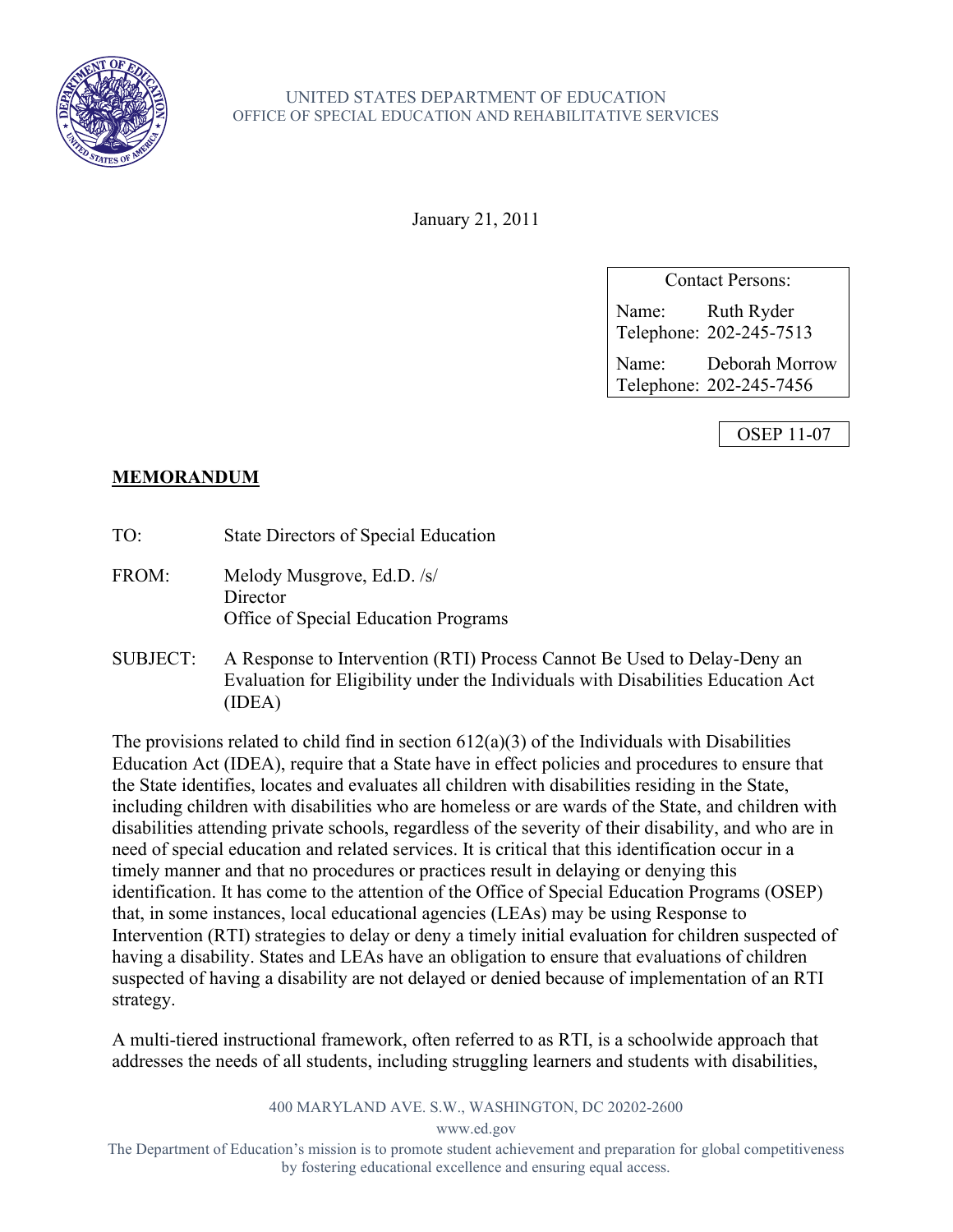and integrates assessment and intervention within a multi-level instructional and behavioral system to maximize student achievement and reduce problem behaviors. With a multi-tiered instructional framework, schools identify students at-risk for poor learning outcomes, monitor student progress, provide evidence-based interventions, and adjust the intensity and nature of those interventions depending on a student's responsiveness.

While the Department of Education does not subscribe to a particular RTI framework, the core characteristics that underpin all RTI models are: (1) students receive high quality research-based instruction in their general education setting; (2) continuous monitoring of student performance; (3) all students are screened for academic and behavioral problems; and (4) multiple levels (tiers) of instruction that are progressively more intense, based on the student's response to instruction. OSEP supports State and local implementation of RTI strategies to ensure that children who are struggling academically and behaviorally are identified early and provided needed interventions in a timely and effective manner. Many LEAs have implemented successful RTI strategies, thus ensuring that children who do not respond to interventions and are potentially eligible for special education and related services are referred for evaluation; and those children who simply need intense short-term interventions are provided those interventions.

The regulations implementing the 2004 Amendments to the IDEA include a provision mandating that States allow, as part of their criteria for determining whether a child has a specific learning disability (SLD), the use of a process based on the child's response to scientific, research-based intervention<sup>[1](#page-1-0)</sup>. See 34 CFR  $\S 300.307(a)(2)$ . OSEP continues to receive questions regarding the relationship of RTI to the evaluation provisions of the regulations. In particular, OSEP has heard that some LEAs may be using RTI to delay or deny a timely initial evaluation to determine if a child is a child with a disability and, therefore, eligible for special education and related services pursuant to an individualized education program.

Under 34 CFR §300.307, a State must adopt, consistent with 34 CFR §300.309, criteria for determining whether a child has a specific learning disability as defined in 34 CFR §300.8(c)(10). In addition, the criteria adopted by the State: (1) must not require the use of a severe discrepancy between intellectual ability and achievement for determining whether a child has an SLD; (2) must permit the use of a process based on the child's response to scientific, research-based intervention; and (3) may permit the use of other alternative research-based procedures for determining whether a child has an SLD. Although the regulations specifically address using the process based on the child's response to scientific, research-based interventions (i.e., RTI) for determining if a child has an SLD, information obtained through RTI strategies may also be used as a component of evaluations for children suspected of having other disabilities, if appropriate.

The regulations at 34 CFR §300.301(b) allow a parent to request an initial evaluation at any time to determine if a child is a child with a disability. The use of RTI strategies cannot be used to

<span id="page-1-0"></span> $<sup>1</sup>$  The Department has provided guidance regarding the use of RTI in the identification of specific learning disabilities in its</sup> letters to: Zirkel - 3-6-07, 8-15-07, 4-8-08, and 12-11-08; Clarke - 5-28-08; and Copenhaver - 10-19-07. Guidance related to the use of RTI for children ages 3 through 5 was provided in the letter to Brekken - 6-2-10. These letters can be found at http://www2.ed.gov/policy/speced/guid/idea/index.html.